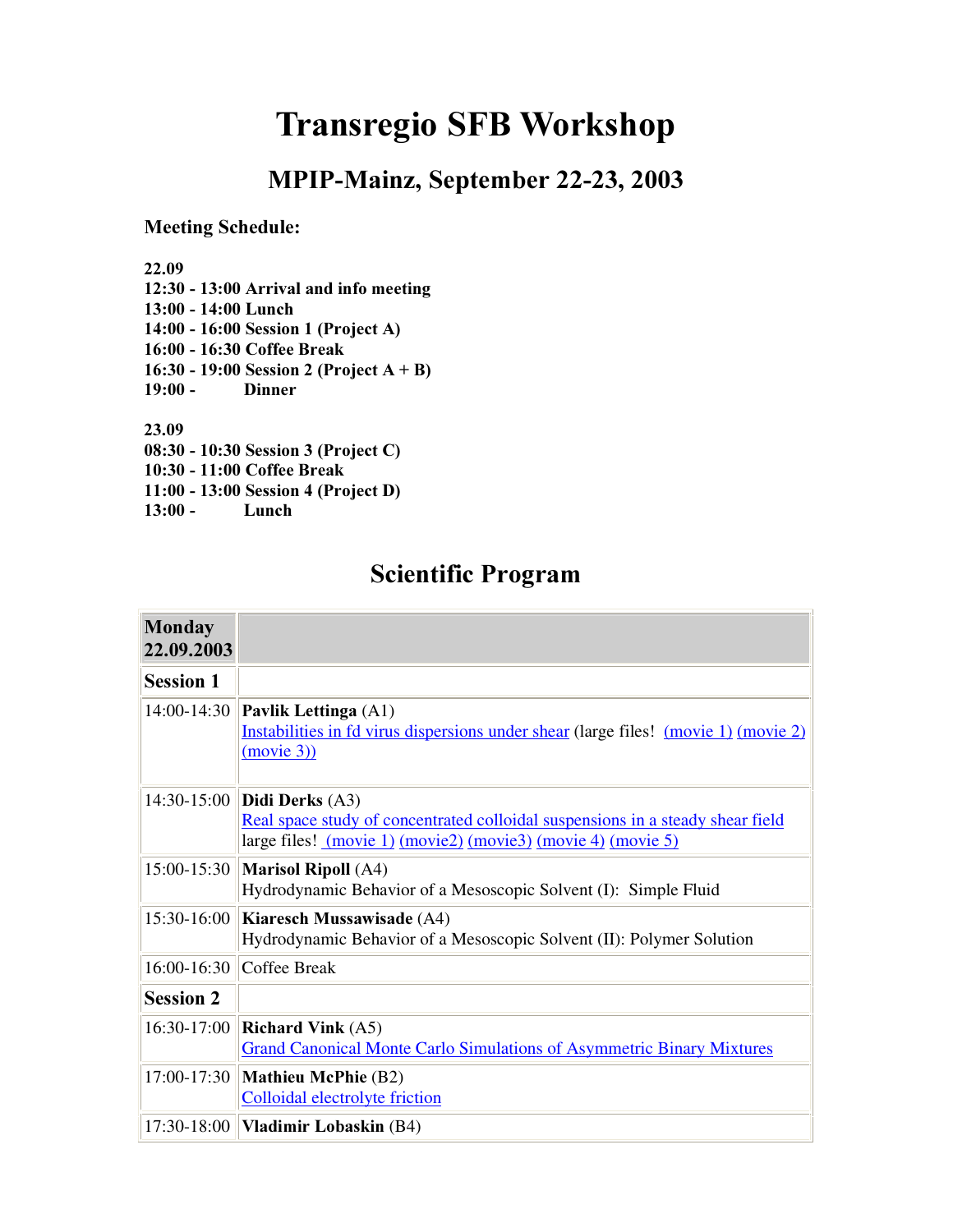|                              | Modeling short-time dynamics in colloidal dispersions (movie 1)                                                                                                        |  |  |  |  |
|------------------------------|------------------------------------------------------------------------------------------------------------------------------------------------------------------------|--|--|--|--|
| 18:00-19:00                  | <b>General Discussion</b>                                                                                                                                              |  |  |  |  |
|                              |                                                                                                                                                                        |  |  |  |  |
| <b>Tuesday</b><br>23.09.2003 |                                                                                                                                                                        |  |  |  |  |
| <b>Session 3</b>             |                                                                                                                                                                        |  |  |  |  |
| 8:30-9:00                    | Cristoph Eisenmann (C2)<br>Melting of anisotropic colloidal crystals in 2D                                                                                             |  |  |  |  |
| 9:00-9:30                    | <b>Vladimir Froltsov (C3)</b><br>Crystal structure of two-dimensional magnetic colloids in a tilted external<br>magnetic field                                         |  |  |  |  |
| $9:30-10:00$                 | Kerstin Franzrahe (C4)<br>Elastic Constants in Modell Colloidal Crystals from Microscopic Strain<br><b>Fluctuations</b>                                                |  |  |  |  |
| 10:00-10:30                  | <b>Stephen Martin (C5)</b><br>Experimental measurements of the hydrodynamic coupling between colloidal<br>particles<br>$(movie 1)$ $(movie 2)$ $(movie 3)$ $(movie 4)$ |  |  |  |  |
| $10:30-11:00$                | <b>Coffee Break</b>                                                                                                                                                    |  |  |  |  |
| <b>Session 4</b>             |                                                                                                                                                                        |  |  |  |  |
| 11:00-11:30                  | <b>Ronald Blaak</b> (D1)<br>Homogeneous Nucleation under Shear                                                                                                         |  |  |  |  |
| 11:30-12:00                  | <b>Rene Messina (D1)</b><br>Reentrant transitions in colloidal or dusty plasma bilayers                                                                                |  |  |  |  |
| 12:00-12:30                  | Paul Wessels (D3)<br>Surface Tension of a Model Colloid-Polymer Mixture with a Hard Wall                                                                               |  |  |  |  |
| 12:30-13:00                  | Andrea Fortini (D4)<br>Capillary condensation of colloid-polymer mixtures confined between parallel<br>plates                                                          |  |  |  |  |
|                              | $13:00-13:30$ General discussion                                                                                                                                       |  |  |  |  |

#### Practical information:

Meeting location: H Staudinger Hörsaal 1.520, Max-Planck-Insitut für Polymerforschung, Ackermannweg 10, 55128 Mainz

Lodging: Tulip Inn Central Hotel Eden, Bahnhofplatz 8, 55116 Mainz

Transport: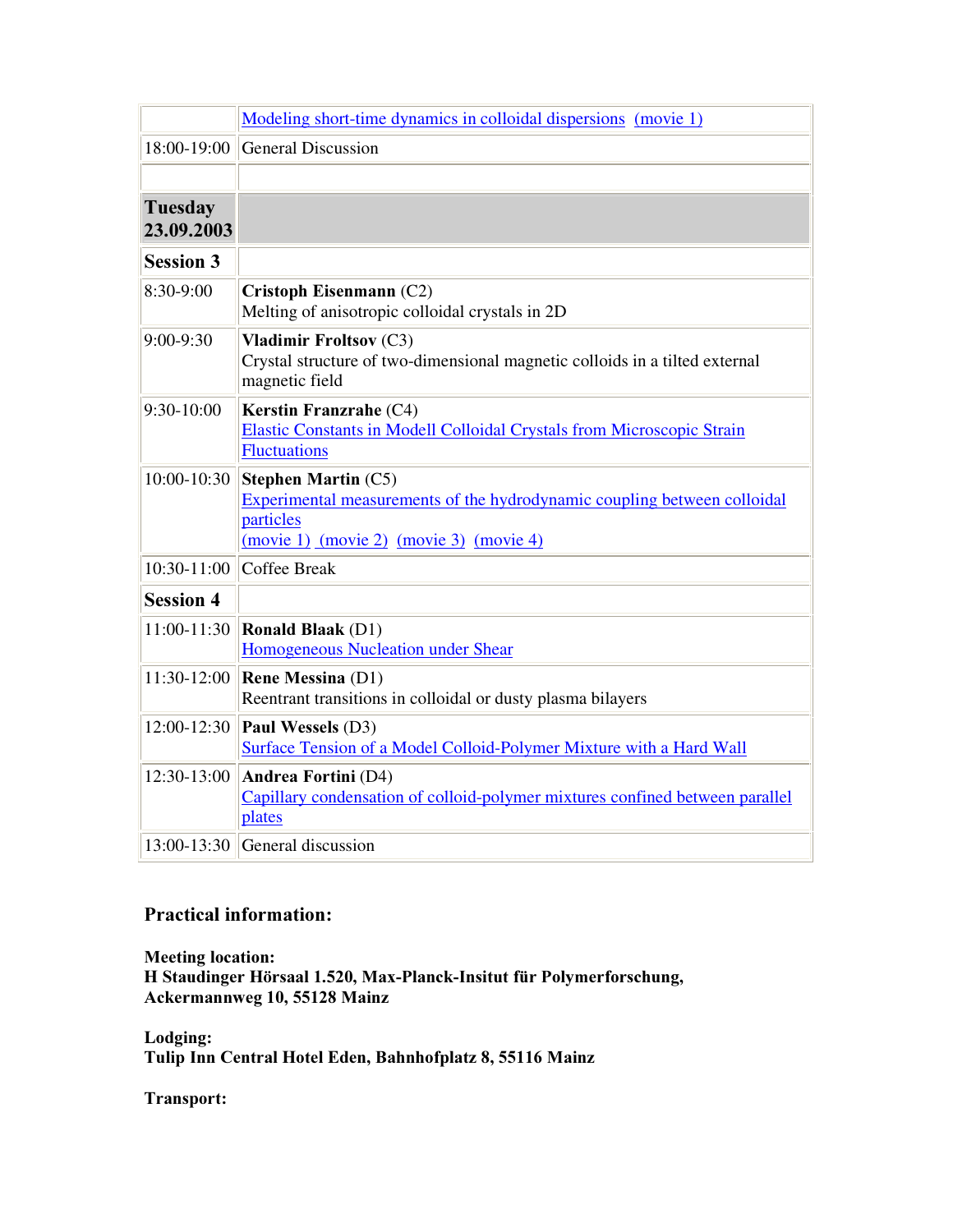#### Bus 68 from Mainz Central station (direction Lerchenberg): 10:59, 11:29, 11:59 till Ackermannweg.

## List of participants

|                | Name                    |                | Project Affiliation                                                                                           |
|----------------|-------------------------|----------------|---------------------------------------------------------------------------------------------------------------|
| 1              | Pavlik Lettinga         | A1             | Forschungszentrum Jülich, IFF<br>D-52425 Jülich, Germany                                                      |
| $\overline{2}$ | Kyong Kang              | A <sub>1</sub> | Forschungszentrum Jülich, IFF<br>D-52425 Jülich, Germany                                                      |
| 3              | Didi Derks              | A <sub>3</sub> | <b>Soft Condensed Matter</b><br>Debye Institute, Utrecht University<br>3584 CC Utrecht, The Netherlands       |
| $\overline{4}$ | Yu Ling Wu (poster)     | A <sub>3</sub> | <b>Soft Condensed Matter</b><br>Debye Institute, Utrecht University<br>3584 CC Utrecht, The Netherlands       |
| 5              | Kiaresch<br>Mussawisade | A <sub>4</sub> | Forschungszentrum Jülich, IFF<br>D-52425 Jülich, Germany                                                      |
| 6              | <b>Marisol Ripoll</b>   | A <sub>4</sub> | Forschungszentrum Jülich, IFF<br>D-52425 Jülich, Germany                                                      |
| 7              | <b>Richard Vink</b>     | A <sub>5</sub> | Johannes Gutenberg-Universität<br>Staudingerweg 7, D-55099 Mainz                                              |
| 8              | Hans Schöpe             | B1             | Johannes Gutenberg-Universität<br>Staudingerweg 7, D-55099 Mainz                                              |
| 9              | Barreira Fontecha       | B1             | Johannes Gutenberg-Universität<br>Staudingerweg 7, D-55099 Mainz                                              |
|                | 10 Mathieu McPhie       | B <sub>2</sub> | Forschungszentrum Jülich, IFF<br>D-52425 Jülich, Germany                                                      |
|                | 11 Vladimir Lobaskin    | <b>B4</b>      | Max-Planck-Insitut für Polymerforschung, D-55128<br>Mainz                                                     |
|                | $12$ Cristoph Eisenmann | C <sub>2</sub> | Universität Konstanz<br>Fachbereich Physik, D-78457 Konstanz                                                  |
| 13             | <b>Urs Gasser</b>       | C <sub>2</sub> | Universität Konstanz<br>Fachbereich Physik, D-78457 Konstanz                                                  |
|                | 14 Vladimir Froltsov    | C <sub>3</sub> | Institut für Theoretische Physik II,<br>Heinrich-Heine-Universität Düsseldorf,<br>D-40225 Düsseldorf, Germany |
|                | 15 Kerstin Franzrahe    | C <sub>4</sub> | Universität Konstanz<br>Fachbereich Physik<br>D-78457 Konstanz                                                |
|                | 16 Stephen Martin       | C <sub>5</sub> | Universität Konstanz<br>Fachbereich Physik<br>D-78457 Konstanz                                                |